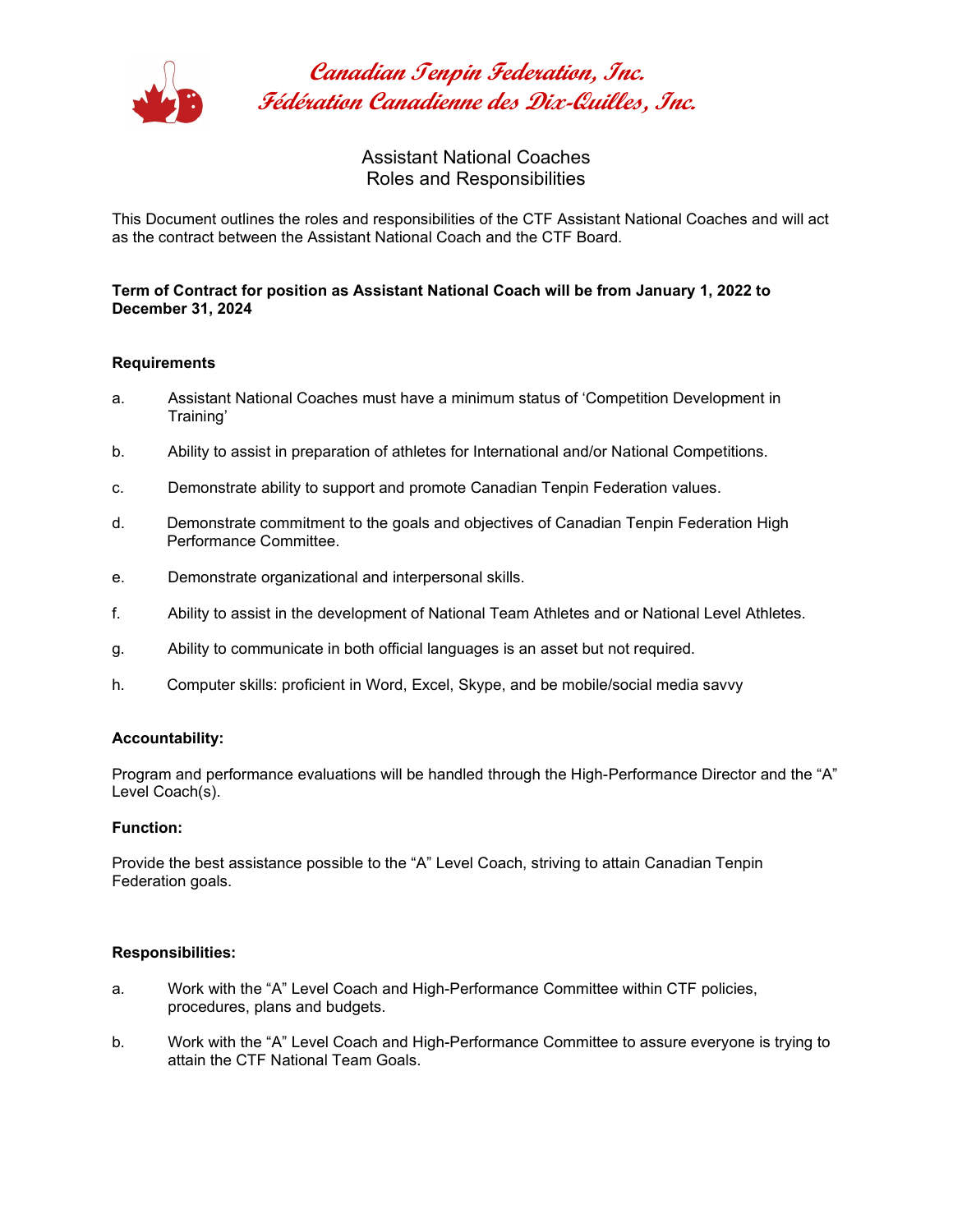

**Canadian Tenpin Federation, Inc. Fédération Canadienne des Dix-Quilles, Inc.**

## **Competitions and Training Camps:**

- a. Assist the "A" Level Coach if required in the management of Athletes, Therapists, and any other National Team member when at training camps and competitions.
- b. Work together with fellow Assistant National Coaches for the success of the National Team Athletes.

### **Communication and Liaison:**

- a. Maintain regular verbal and written (e-mail) correspondence with the "A" Level Coach and High-Performance Director upon request.
- b. Assist when required in the training of athletes outside of training camps (i.e. if athletes live in an assistant coach or the assistant travels to an athlete's area)
- c. Attend High Performance Committee and Coaching Staff meetings via teleconference or inperson upon request.

### **Technical:**

- a. Demonstrate knowledge of the current CTF and World Bowling rules and regulations for national and international competitions.
- b. Demonstrate an understanding of the equipment, wrist devices, shoes, etc.
- c. Demonstrate an applied knowledge of surface manipulation for bowling balls.
- d. Demonstrate an understanding of the effects of layout on ball motion and their 'best use' in the bowling environment
- e. Demonstrate an understanding of lane surfaces, patterns, etc.
- f. Assist in monitoring the necessary training programs of the National Team Members. (If required)
- g. Complete a semi-annual review on duties asked and performed and submit them to the High-Performance Committee
- h. The Assistant National Coaches shall be committed to the NCCP process with a commitment to complete their Competition Development Certification.
- I. Act always in a manner that will enhance the reputation, image, character and presence of the CTF and the National Teams.
- j. As athletes are required to continue to demonstrate their learning skills and development through practice and training, then so should an Assistant National Coach continue to develop his or her skills, by actively coaching. (i.e. local bowling programs / leagues and tournaments)